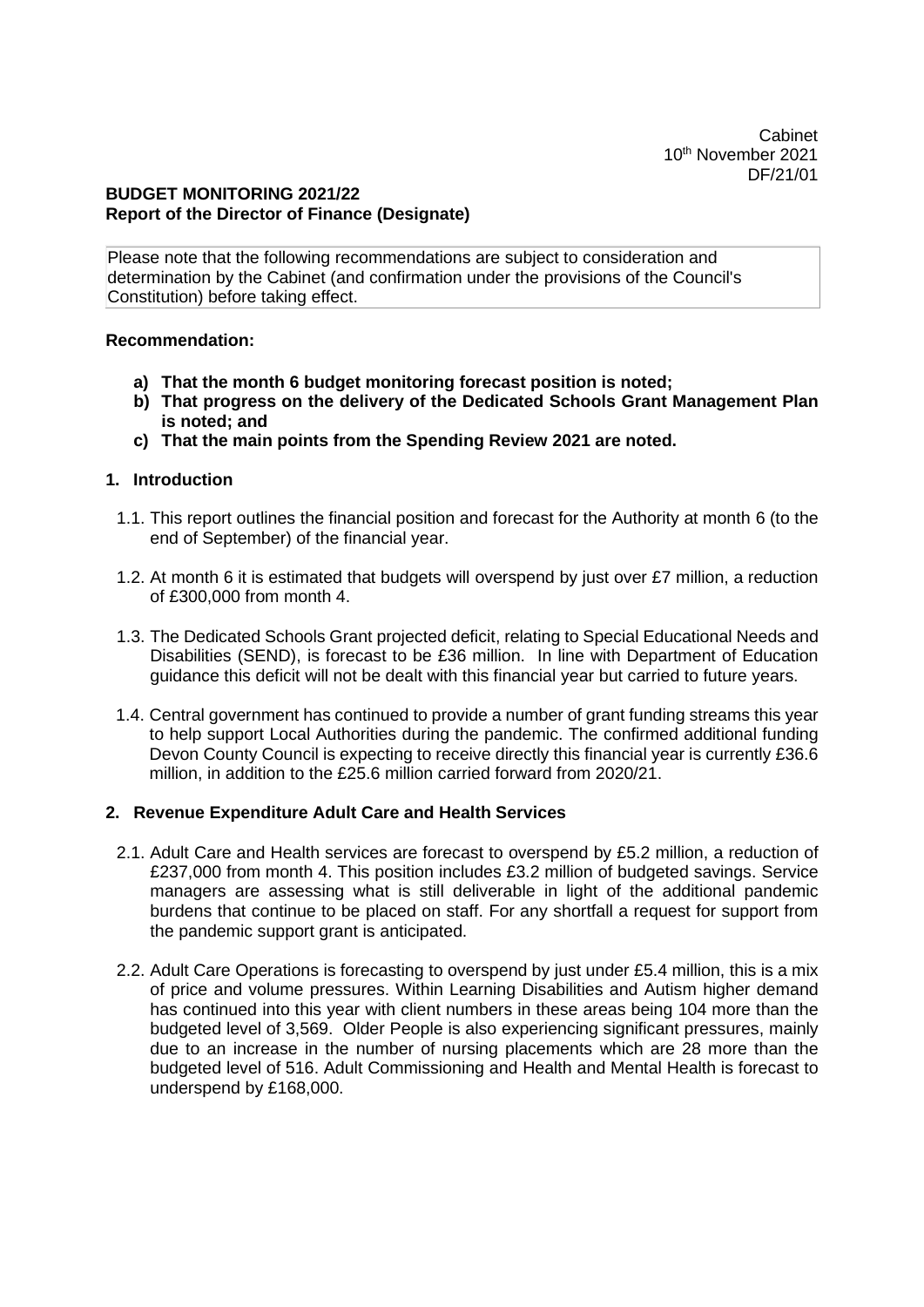# *3.* **Revenue Expenditure Children's Services**

- 3.1. Children's services are forecasting an overspend of £7.3 million an increase of £500,000 from month 4. However, this figure does not include the projected deficit of £36 million on Special Education Needs and Disabilities (SEND).
- 3.2. Children's Social Care is forecast to overspend by £4.6 million, an increase of £476,000 from month 4. The forecast includes budgeted savings of £298,000 still considered deliverable. £1.7 million of the planned savings have been achieved to date.
- 3.3. The forecast also includes an overspend of £1.8 million relating to children in residential care placements, and more children being placed with independent Foster Carers and Independent Supported accommodation than budgeted. Social Work Staffing and Strategic Management are forecasting an overspend of £1.9 million due to agency staff costs. Special Guardianship Orders and Adoption allowances, Early Help, and the Atkinson Secure Children's Home combined are forecasting a total overspend of £1.3 million.
- 3.4. The non-Dedicated Schools Grant (DSG) element of Education and Learning is forecasting an overspend of just under £2.7 million. Pressures continue within school transport, the result of rising costs associated with contract changes, and additional SEND personalised transport routes linked to continued growth in numbers.
- 3.5. Within the DSG High Needs Block, SEND is forecasting an overspend of just over £36 million, an increase of £2.9 million from month 4.
- 3.6. The Council, in line with government guidance issued in 2020/21, is holding the SEND deficit in an adjustment account on the balance sheet. A Statutory instrument that states all DSG deficits carried over from 2019-20 into 2020-21, and any subsequent deficit positions for the term of the override, are to be moved to an unusable reserve through a statutory accounting adjustment until April 2023 has now been enacted. In practice this means that the deficit does not have a negative impact on the assessment of the County Councils financial sustainability.
- 3.7. At the end of 2020/21 the DSG reported a cumulative deficit of £48.9 million which was carried forward as a deficit reserve as per government guidance. When combined with the current year forecast the deficit is expected to be £84.9 million by the end of 2021/22.
- 3.8. Education and Learning and Finance have developed a shared management plan which seeks to ensure children with SEN receive the support they need, whilst also addressing the deficit. Together we have held several discussions with the Department for Education regarding our detailed management plan. Through this process and their feedback, we have all recognised that the original financial assumptions underlying the savings identified were ambitious. These assumptions are therefore being reviewed. We will continue to hold discussions with the Department.
- 3.9. For 2021/22 the management plan contains a savings target of £6.2 million. The forecast at month 6 is that £2.8 million will be delivered. £3.4 million is now identified as undeliverable this financial year. The 0-25 team are continuing to see demand from schools for new EHCP requests. This has had a significant impact on the ability of the team to reduce the demand for EHCPs by supporting children within mainstream settings. This continuation of significant demand growth has resulted in this key workstream being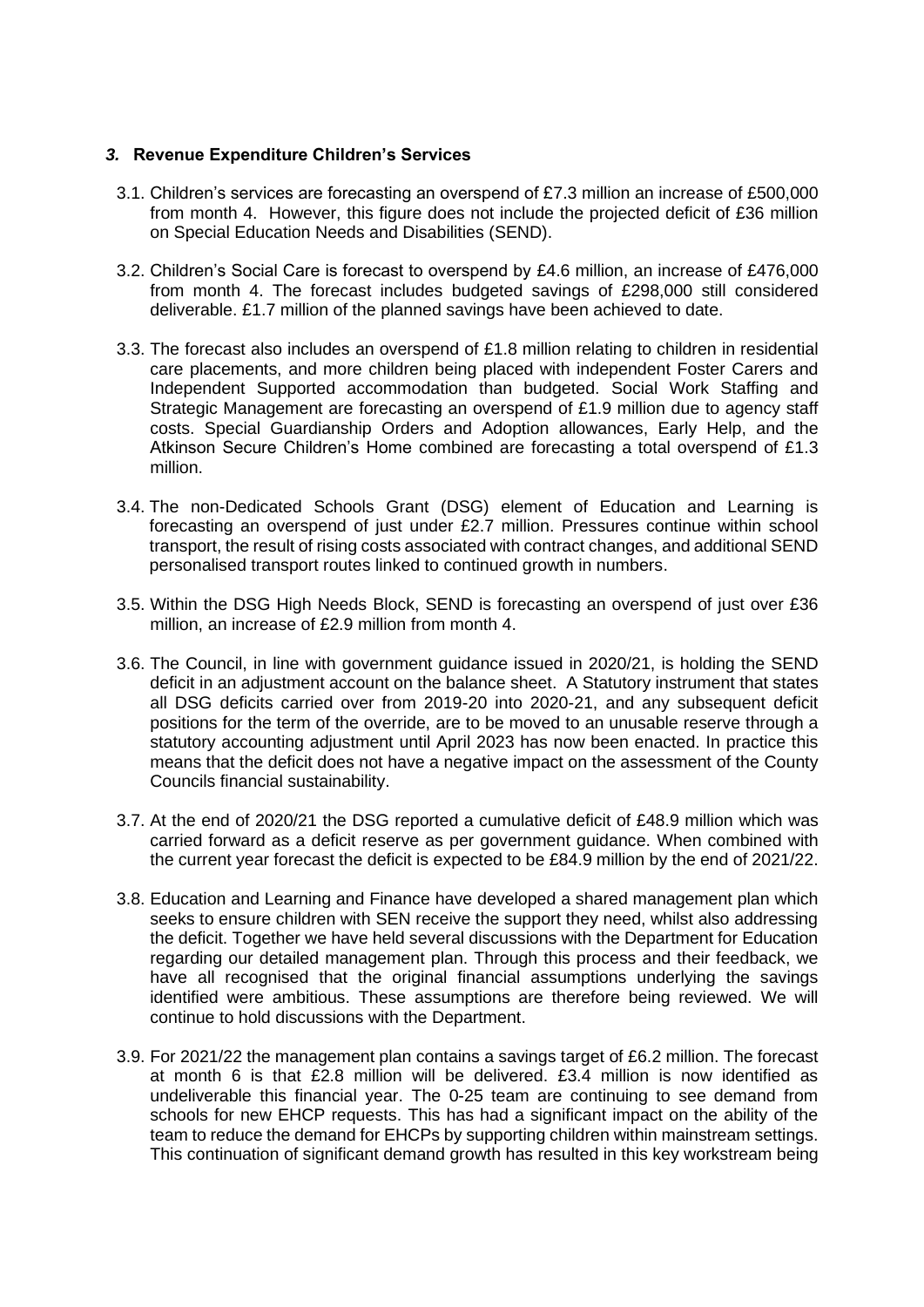unable to deliver as planned this financial year. As a result, we are reviewing the management plan profile and workstreams.

3.10. The Department for Education have also confirmed they are in detailed discussion with the second tranche of Education Authorities with the highest percentage DSG deficit compared to allocation. Devon County Council is not part of this programme at this time.

#### **4. Revenue Expenditure Highways, Infrastructure Development and Waste**

4.1. Highways, Infrastructure Development and Waste is forecasting an underspend of £214,000 which is the result of additional income within the Engineering, Design Group. Waste tonnages have increased significantly during the year, but the service is currently expected to outturn to budget. Highways is on track to fully deliver planned works programmes within budget, although this could be impacted if extreme weather is encountered over the winter period.

### **5. Revenue Expenditure Other Services**

- 5.1. Communities, Public Health, Environment and Prosperity (COPHEP) are forecasting an underspend of £1.2 million. The transport fleet has incurred lower fuel and maintenance costs than budgeted as the pandemic continues to reduce activity, the County Hall travel plan remains on hold following the pandemic and a number of programmes within Communities have faced significant delays. Corporate Services are forecasting an underspend of £684,000 where pressures within Legal and HR are being more than offset by the forecast underspends within Digital Transformation and Business support.
- 5.2. Non-service items, which include capital financing charges and business rates pooling gain, are forecast to underspend by £3.4 million.

# **6. Capital Expenditure**

- 6.1. The approved capital programme for the Council is £217.8 million. This figure incorporates amounts brought forward from 2020/21 of £46.2 million, and in year additions of £24.3 million. Of this increase £22.6 million is externally funded.
- 6.2. The year-end forecast at Month 6 is £191.3 million of which £26.5 million is externally funded. Slippage is forecast at £16.7 million.
- 6.3. Wherever possible slippage is offset by the accelerated delivery of other approved schemes within the capital programme. The main areas of net slippage can be attributed to scheme variations and programme delays in Planning, Transportation and Environment, which reflects the complexity of the major schemes within this service area.
- 6.4. Material and labour price increases are being experienced which are starting to detrimentally impact the delivery costs and tender prices being returned within the capital programme. This is currently being managed within existing funding and will continue to be monitored.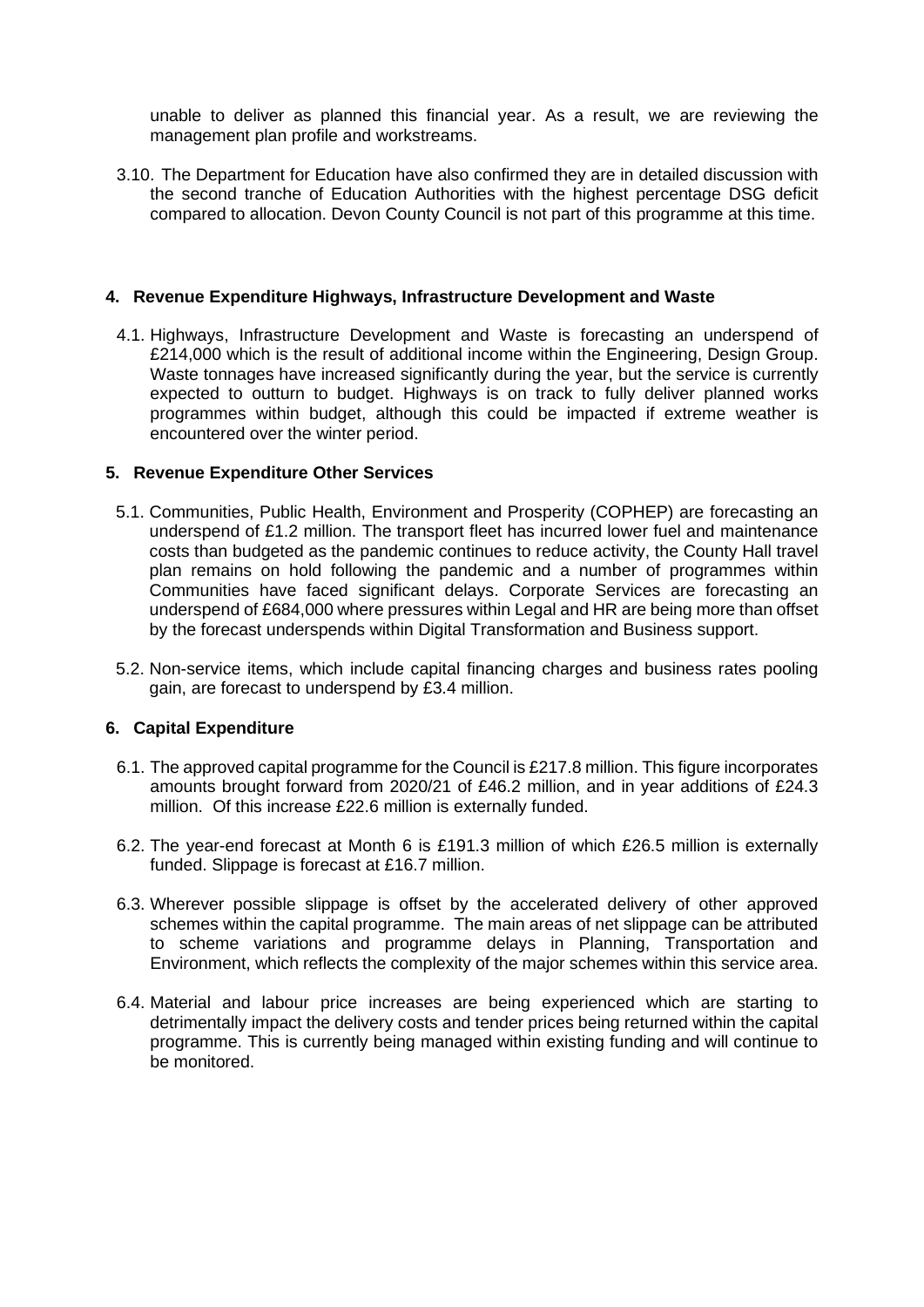# **7. Debt Over 3 Months Old**

7.1. Corporate debt stood at £2.4 million, being just under 1.1% of the annual value of invoices, against the annual target of 1.9%. The balance of debt owed will continue to be pursued with the use of legal action where appropriate to do so.

# **8. Covid-19 funding**

- 8.1. In response to the COVID-19 outbreak the Government has continued to put in place a number of grant funding streams to help support Local Authorities in responding to the pandemic, most are a continuation of arrangements established last year. To date Devon County Council is in direct receipt of pandemic related grants with a confirmed value of £36.6 million.
- 8.2. In addition to the funds received this year the Authority was able to carry forward £25.6 million of funding received last year. This mainly related to Contain Outbreak Management Funding, Test and Trace Funding and the Covid support Grant.
- 8.3. These grants continue to have separate terms and conditions and differing levels of flexibility around their application and use, and plans continue to be developed for application of the funding.

# **9. Spending review 2021 (SR21)**

- 9.1. The Chancellor of the Exchequer, Rishi Sunak, presented the Spending Review to the House of Commons on the 27<sup>th</sup> October. SR21 sees a return to a multi-year Spending Review and covers the three years from 2022/23 to 2024/25. It is expected that the Provisional Local Government Finance Settlement due in December will also cover three years which will give the authority greater ability to plan over the medium term.
- 9.2. The Spending Review provided some headline investment figures but no indication of the formula that will be used to distribute funds to Local Authorities, this will follow as part of the Provisional Settlement.
- 9.3. The main points from the Chancellor's Budget Statement that are relevant to local government are set out below:
	- 9.3.1. New grant funding for local government has been announced over the next three years, worth £4.8 billion. The details of how this funding will be distributed and which services it will be allocated to were not included in the speech. There was also no announcement on funding reform, and no confirmation that the reset would be delayed beyond 1 April 2022.
	- 9.3.2. The Spending Review document confirms that the Council Tax referendum limit is expected to remain at 2% per annum for the Spending Review Period, with an additional 1% per annum flexibility for social care authorities to increase the Social Care Precept.
	- 9.3.3. The Business Rates multiplier will, again, be frozen, rather than rising by inflation, as in 2021/22. It is expected that this will be funded by government through a further increase to the multiplier cap compensation grant. The conclusion of the review of business rates was also published. This includes 3-yearly revaluations from 2023, and a new business rates improvement relief, which, from 2023, will allow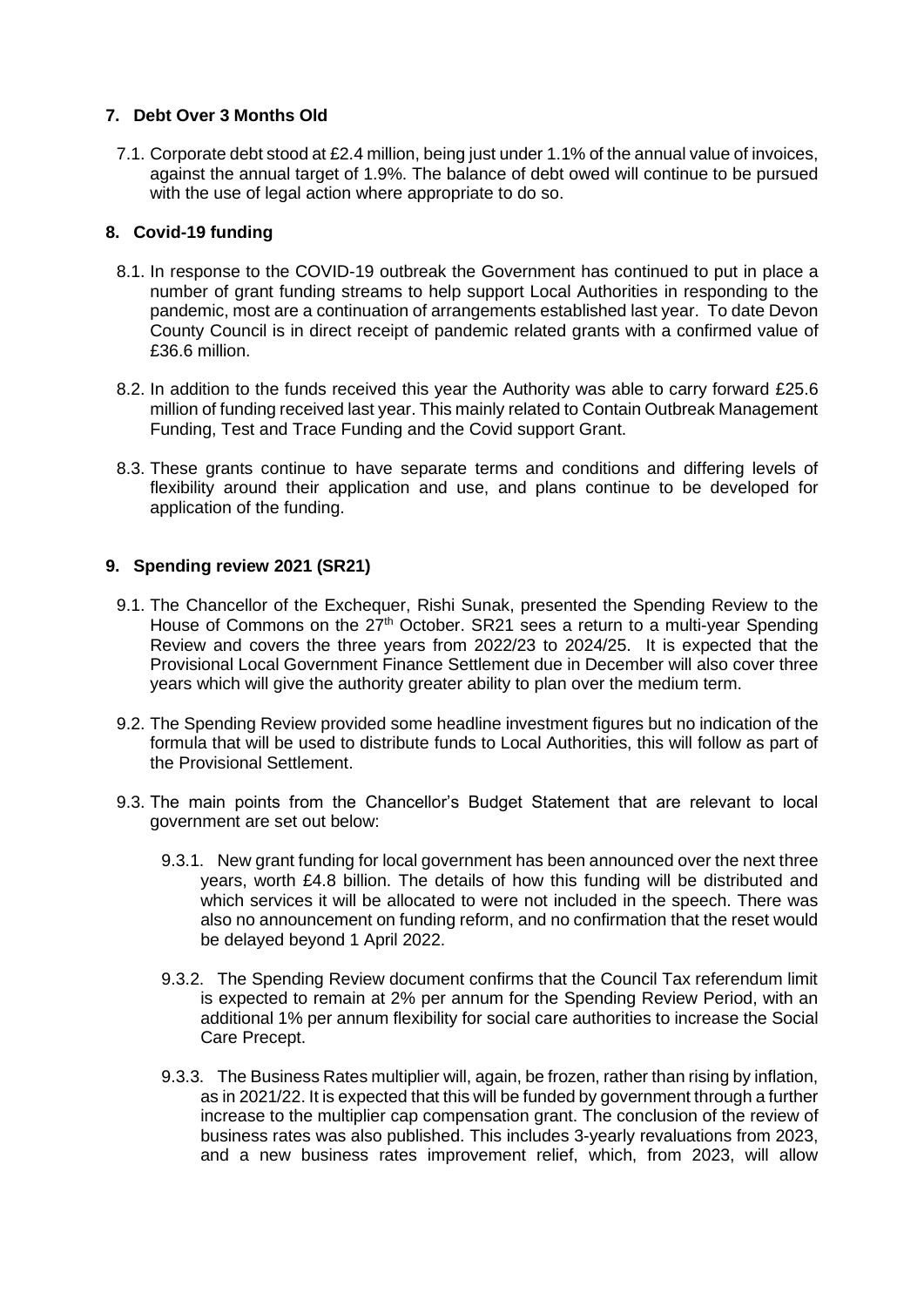businesses to make improvements and pay no extra business rates for 12 months (it is expected that this relief will also be funded for local government).

- 9.3.4. Retail, Hospitality and Leisure relief will be extended at 50% for 2022/23, subject to a £110,000 cash cap. This is £5,000 higher than the cap currently applicable to the 66% relief to businesses. The government estimates the relief will be worth £1.7 billion to business. Again, it is expected that this will continue to be fully funded for local government.
- 9.3.5. £560 million will be provided for youth services as part of the levelling up agenda. There will also be new funding for community football pitches (£200 million+), to support museums and libraries (£800 million), and for 100 new 'pocket parks' on small areas of derelict land.
- 9.3.6. The public sector pay freeze will not continue, and the intention is to return to the usual system of independent pay commission recommendations for 'fair and affordable' pay rises over the whole Spending Review period. The minimum wage will be increased from £8.91 to £9.50 per hour, accepting the Low Pay Commission's recommendation.
- 9.3.7. The OBR forecasts predict continued higher inflation, with CPI expected to average 4% over the coming year. The government consider that this high inflation relates to demand exceeding supply (as demand has recovered more quickly than suppliers can re-mobilise, as economies reopen) and also to the surge in demand for energy, despite continuing disruptions to supply.
- 9.3.8. Economic recovery is now expected to be quicker, with a return to pre-COVID levels expected at the turn of the year (earlier than was expected in March). The estimates of the impact from COVID have been reduced from 3% to 2%, and the peak unemployment is now expected to be 5.2% (down from the 12% predicted in March).
- 9.3.9. The government will publish a new Charter for Budget Responsibility (which will be subject to a vote in Parliament). The Charter will include two rules, which must be met by the third year of a fiscal period: that underlying Public Sector Net Debt (excluding the Bank of England) must be falling as a percentage of GDP, and, in normal times, the state should only borrow to invest (with everyday spending being paid through taxation). Today's announcement meets these rules. There will also be a target for 3% of GDP to be committed to capital spending.

#### **10. Conclusion**

- 10.1. As stated in the report the forecast overspend at month 6 is in line with month 4. It is important to note however that the significant pressures experienced in both Adult Care and Health and Children's Services are continuing and the situation will need to be monitored closely in the coming months.
- 10.2. Government funding to support Local Authorities in responding to the Pandemic continues to be significant, but the ever-changing landscape we are faced with continues to present service delivery challenges and financial risks.
- 10.3. The continuing growth in demand for new EHCP requests and the impact on delivery of the management plan is concerning and planned interventions need to be reviewed and closely monitored.